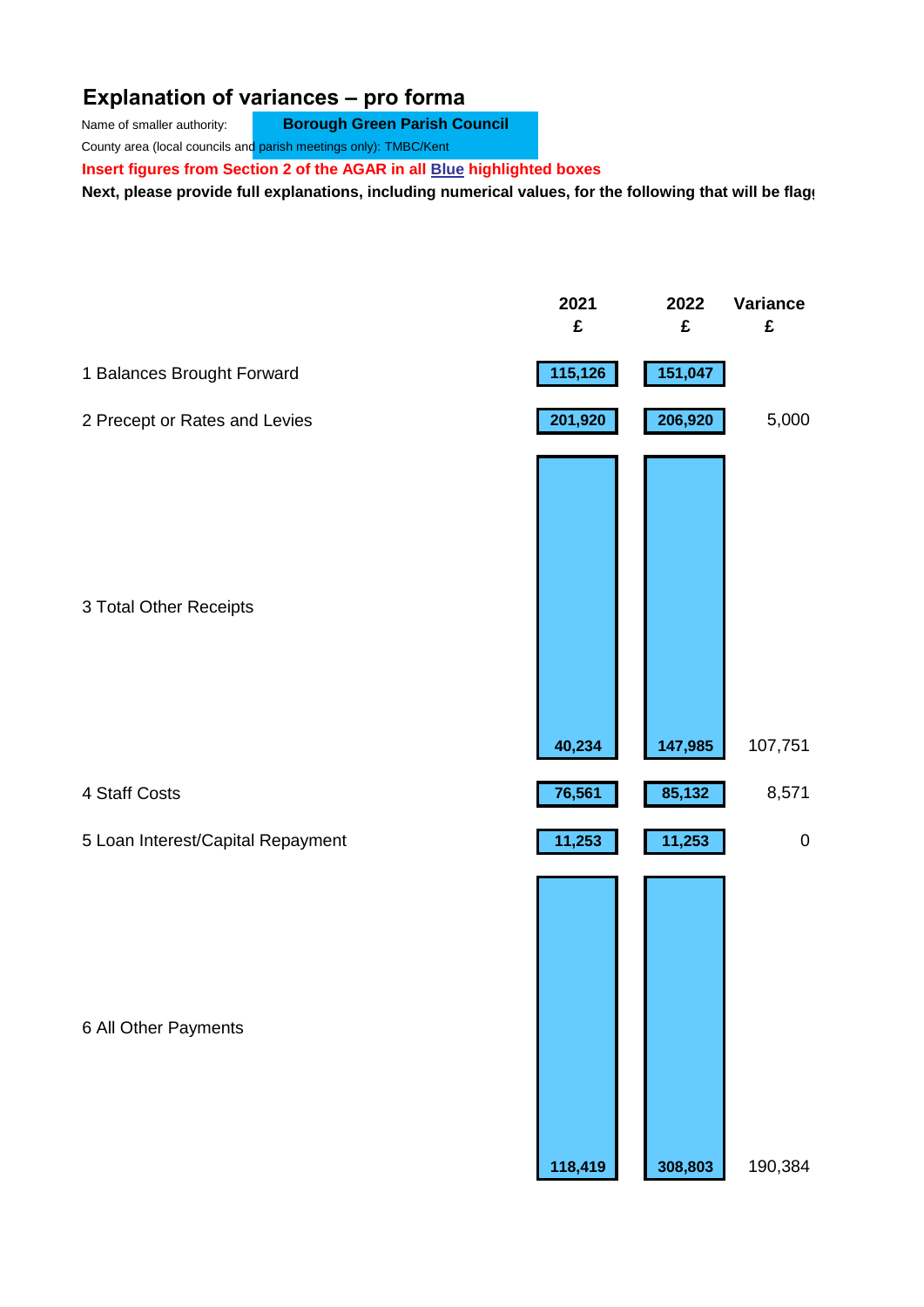

**Rounding errors of up to £2 are tolerable**

**Variances of £200 or less are tolerable**

**BOX 10 VARIANCE EXPLANATION NOT REQUIRED IF CHANGE CAN**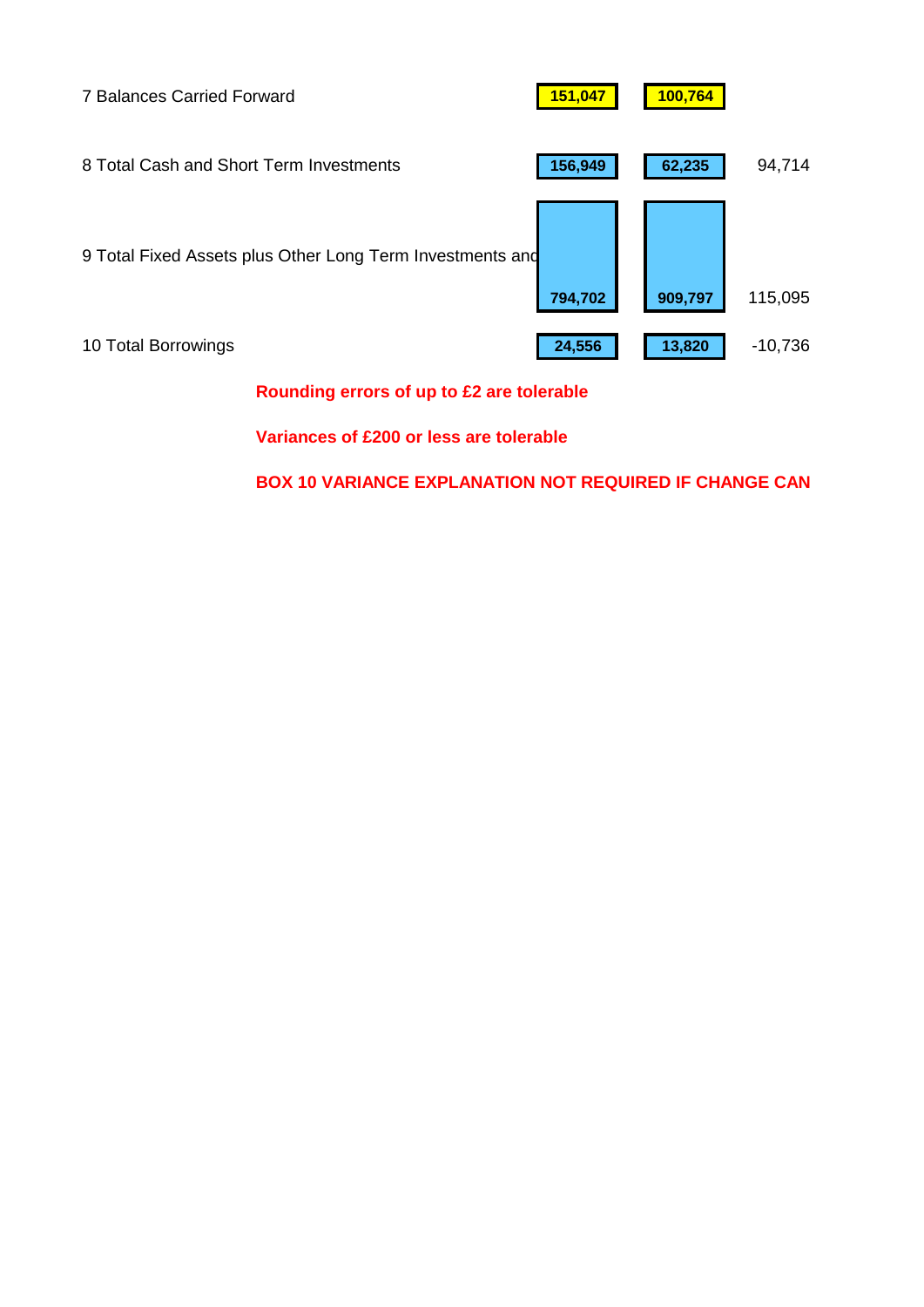**Next, please in the following property** 

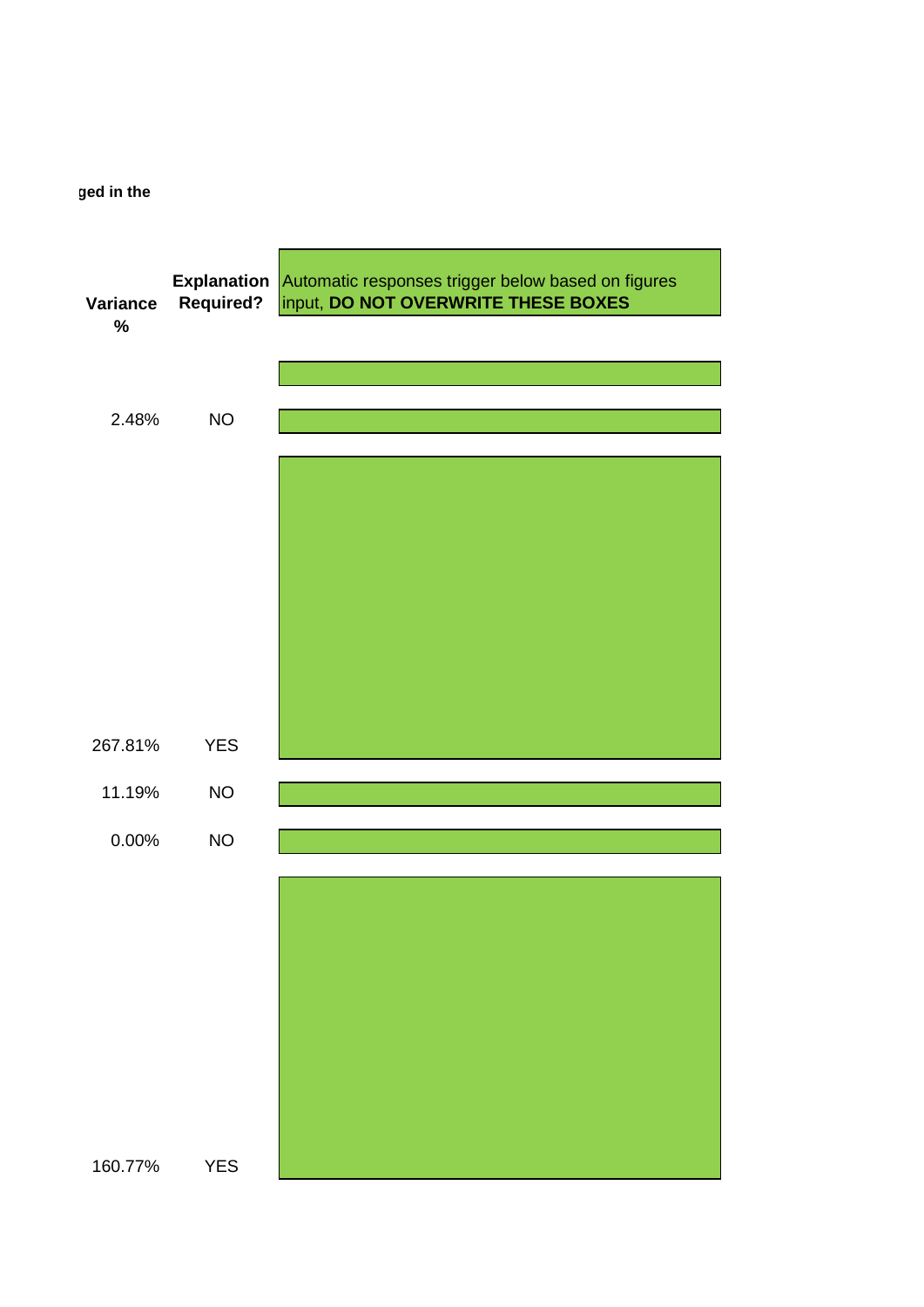

## **BE EXPLAINED BY BOX 5 (CAPITAL PLUS INTEREST PAYMENT)**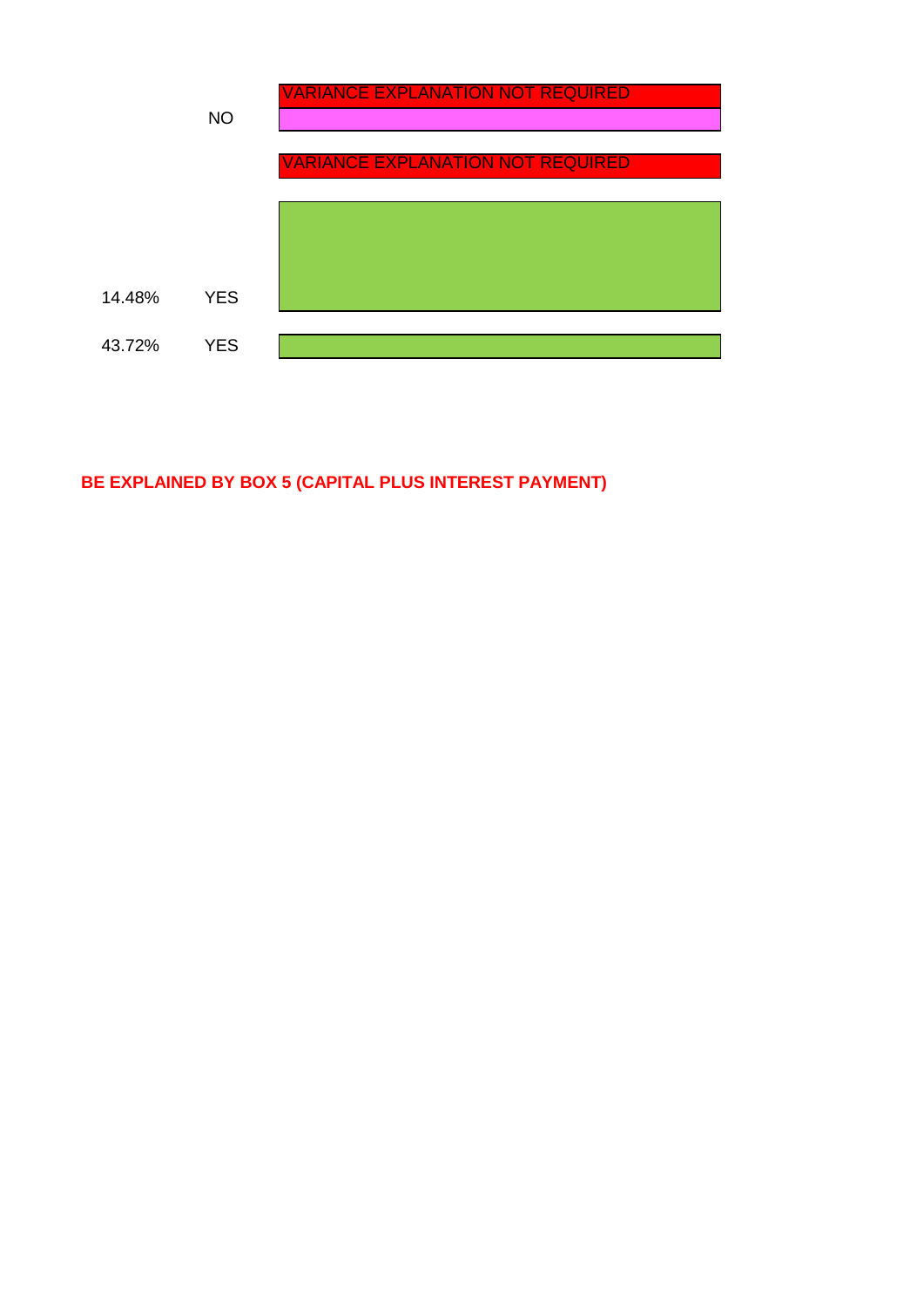## **Explanation from smaller authority (must include narrative and supporting figures)**

The increase in Total Other Receipts from Y/E 21 to Y/E 22 is analysed as follows: Y/E 21 received grants from TMBC for loss of business during COVID (£10193 & £10000), Potters Mede rental income (£749.08), Recreation Ground Income (£2967.90), Skate Park Income (£1321.04), Interest receivable (£71.85), Compensation from the bank (£308), VAT reclaim (£14303.27) and Subscription/Donations (£420) - amounting to £40234.14. Y/E 22 received a huge amount of fundraising income to build a new playground in the Recreation Ground which consisted of grants and donations from public organisations, private companies and individuals (£87717.73). Although BGPC did not receive any COVID related grants we achieved an increase in hiring facilities at Potters Mede (£15371.38), Recreation Ground income (£2043), Skate Park Income (£1085.84), Bank Interest Receivable (£28.78), General Income (£3071.14 - TMBC payment to BGPC for toilet cleaning services), hire of the office to a local tutor (£25) and an increase in the VAT reclaim (£38442.36). Other receipts for Y/E 22 amounted to £147985.49. Therefore, project income (donations/grants), increased hiring of Potters Mede and additional VAT reclaim (on purchases related to increased project spends) has greatly contributed to the increase in Other Receipts.

expenditure in the Recreation Ground (£4933.55), Administration costs (£11511.58), Potters Mede running costs (£17388), Costs associated with Open Spaces (£10163.14), Skate Park maintenance (£2474.40), Other Expenses (£142.62), Local Plan legal costs (£15158.92), Subscriptions (1903.54), Streetlighting charge (£4212.22), Streetlighting repair (£12588.17), A25 Legal costs (£7304), Insurance (£5168.97), S137 Donations (8266.40), Office rent (£3000) and VAT on purchases (£14203.27). Y/E 22 incurred an increase in costs at the Recreation Ground (£24507.87, mainly due to repairing a pathway £14097 and repairing a wall £4200), Administration costs were roughly the same (£11840.37), Potters Mede running costs reduced due to less repairs/maintenance on equipment (£13991.02), Costs associated with Open Spaces (£16145.13) increased mainly due to repairing a wall and mechanical equipment £9472.05. Skate Park maintenance costs (£625.30) decreased due to less damage at the venue, Subscriptions (2131.55), Streetlighting supply charges (£4617.67), Streetlighting Repair costs (£6962), A25 legal costs greatly increased (£47739) but S137 Donations decreased (£2100), Office rent reduced £2209.05), new initiatives of a luncheon club (£2528.20) and well-being clinic (205.20) were new